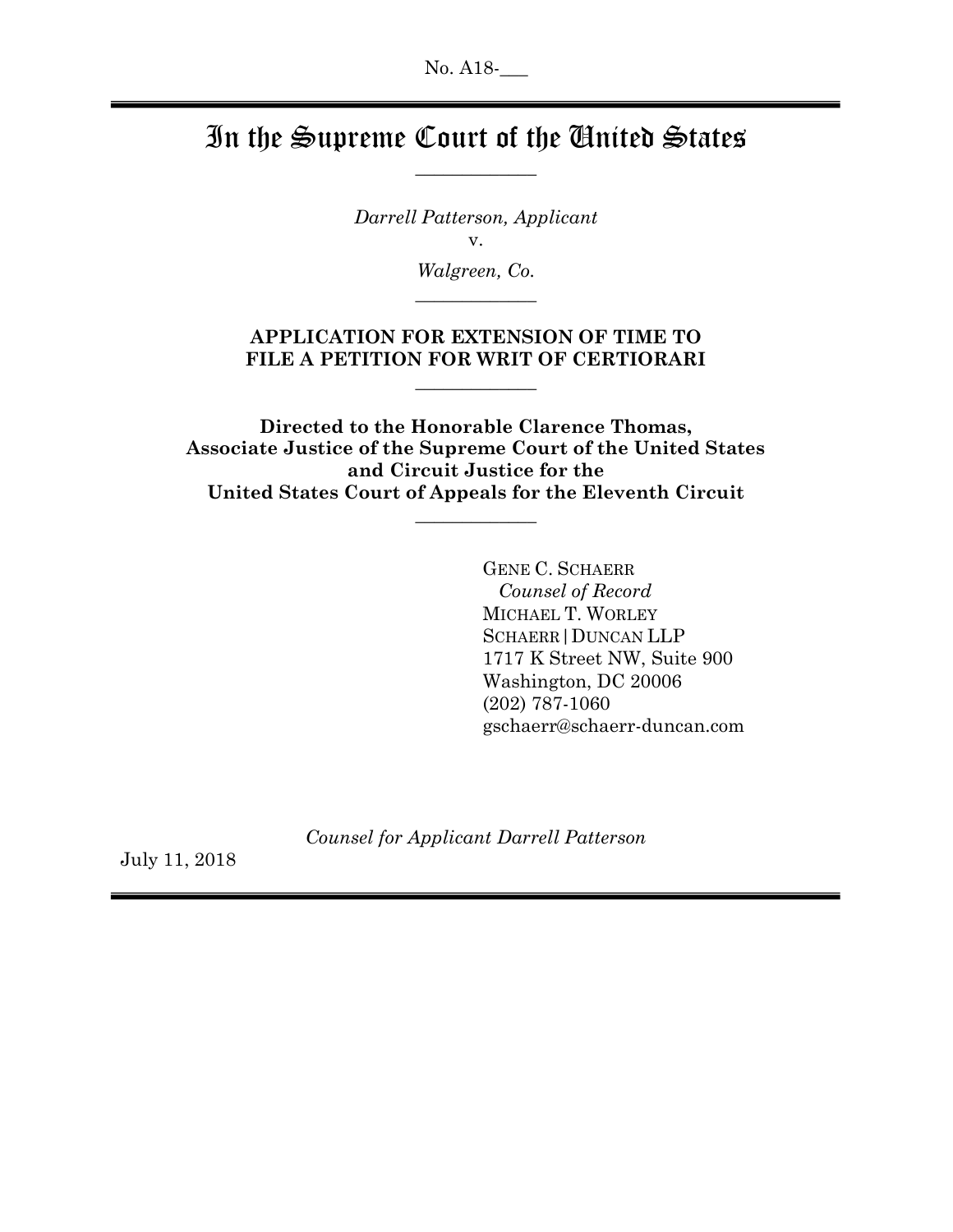## To the Honorable Clarence Thomas, as Circuit Justice for the United States Court of Appeals for the Eleventh Circuit:

Darrell Patterson respectfully requests a 30-day extension of the deadline for filing his petition for a writ of certiorari. A panel of the Eleventh Circuit affirmed summary judgment against Patterson on March 9, 2018 (App. A), and the Eleventh Circuit denied rehearing en banc on April 26, 2018 (App B). The petition is thus currently due on July 25, 2018. Patterson respectfully requests a thirty-day extension to August 24, 2018. This Court will have jurisdiction under 28 U.S.C. 1254(1).

1. Patterson was fired from his job because he declined to conduct a three-hour training during his Sabbath. A trainer at a Walgreens' call center, Patterson was informed Friday afternoon that he was expected to perform a training on Saturday morning. App. A at 2. Patterson was only permitted to ask one other employee to swap,<sup>1</sup> and was specifically discouraged from asking that employee on that occasion. App. A at 3. When Patterson failed to show, his training was rescheduled for the following Monday. The panel opinion implicitly conceded that this rescheduling caused no hardship to n Walgreens. App. A. at 13–14. Nonetheless, the panel opinion concluded Patterson was "reasonably accommodated" within the meaning of Title VII because Walgreens (a) did not forbid swapping with other employees and (b) offered to transfer him to an alternative position, albeit a position where there would be still a risk of

-

<sup>1</sup> While the panel denied this fact, App. A at 10–11, it is in the record and unrefuted. District Court Doc. 60 at 52.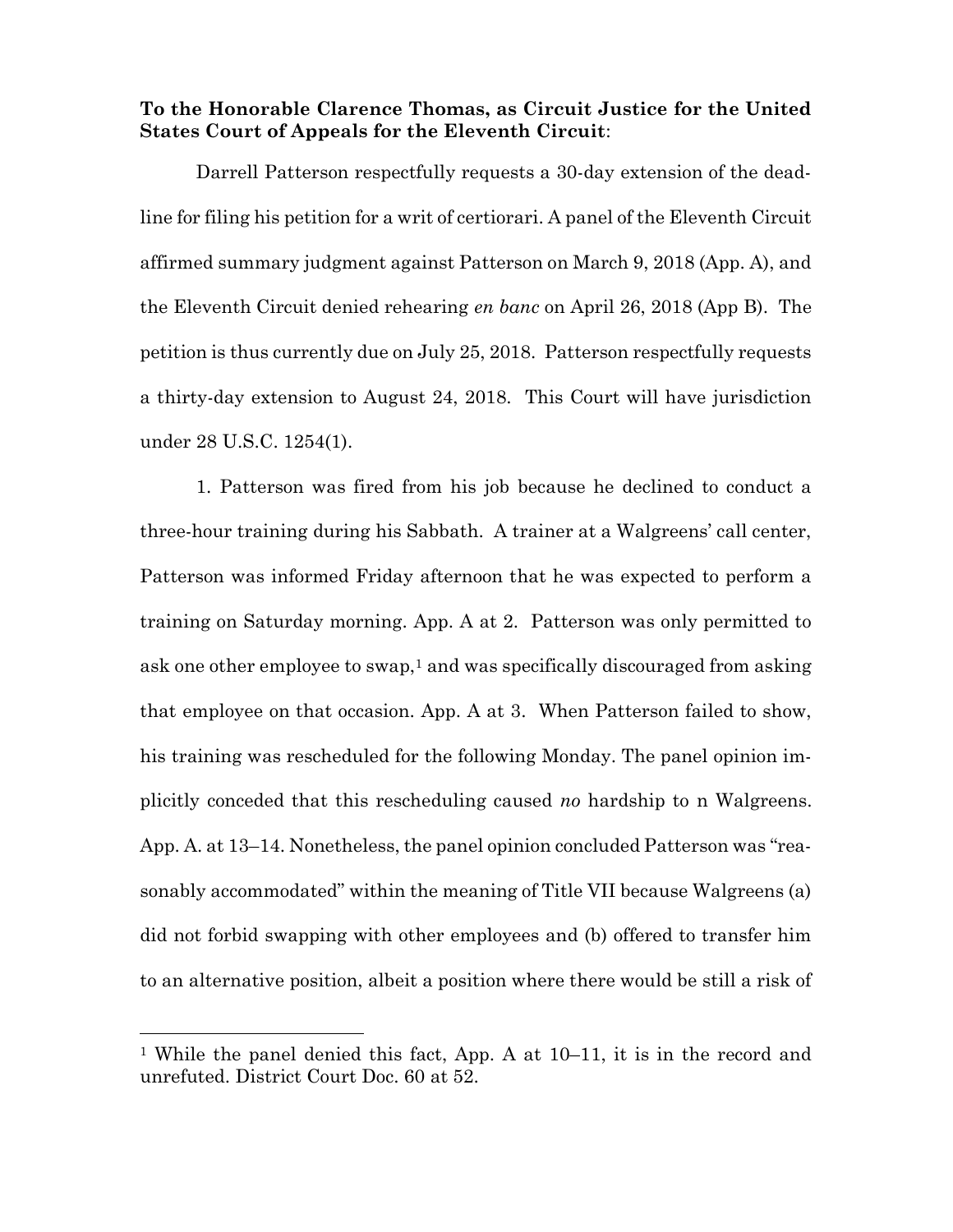having to work during his Sabbath. App. A at 9–10. The panel also concluded that because Walgreens asserted that there would someday be undue hardship, it was entitled to summary judgment on that point as well. App. A 13– 15.

2. Patterson's forthcoming petition will raise three important issues of federal law regarding Title VII's religious accommodation provision. That provision requires an employer to accommodate an employee's "religious observance and practice, as well as belief, unless an employer demonstrates that he is unable to reasonably accommodate to an employee's or prospective employee's religious observance or practice without undue hardship." 42 U.S.C. 2000e(j). The petition's first two issues have divided the circuits on the proper meaning of Title VII, and the third will ask this Court to revisit the definition of "undue hardship" articulated in TWA v. Hardison.

The petition's first question will concern the scope of this Court's decision in Ansonia v. Philbrook, 479 U.S. 60 (1986). In that case, this Court held that an employer is in a "safe harbor"—and is thus entitled to summary judgment on reasonable accommodation—when the accommodation "eliminates" the conflict between the employee's work responsibilities and the employee's religious practice. Id. at 70. Four circuits have interpreted Ansonia to mean that when the employer is *not* in the safe harbor, the employee wins as a matter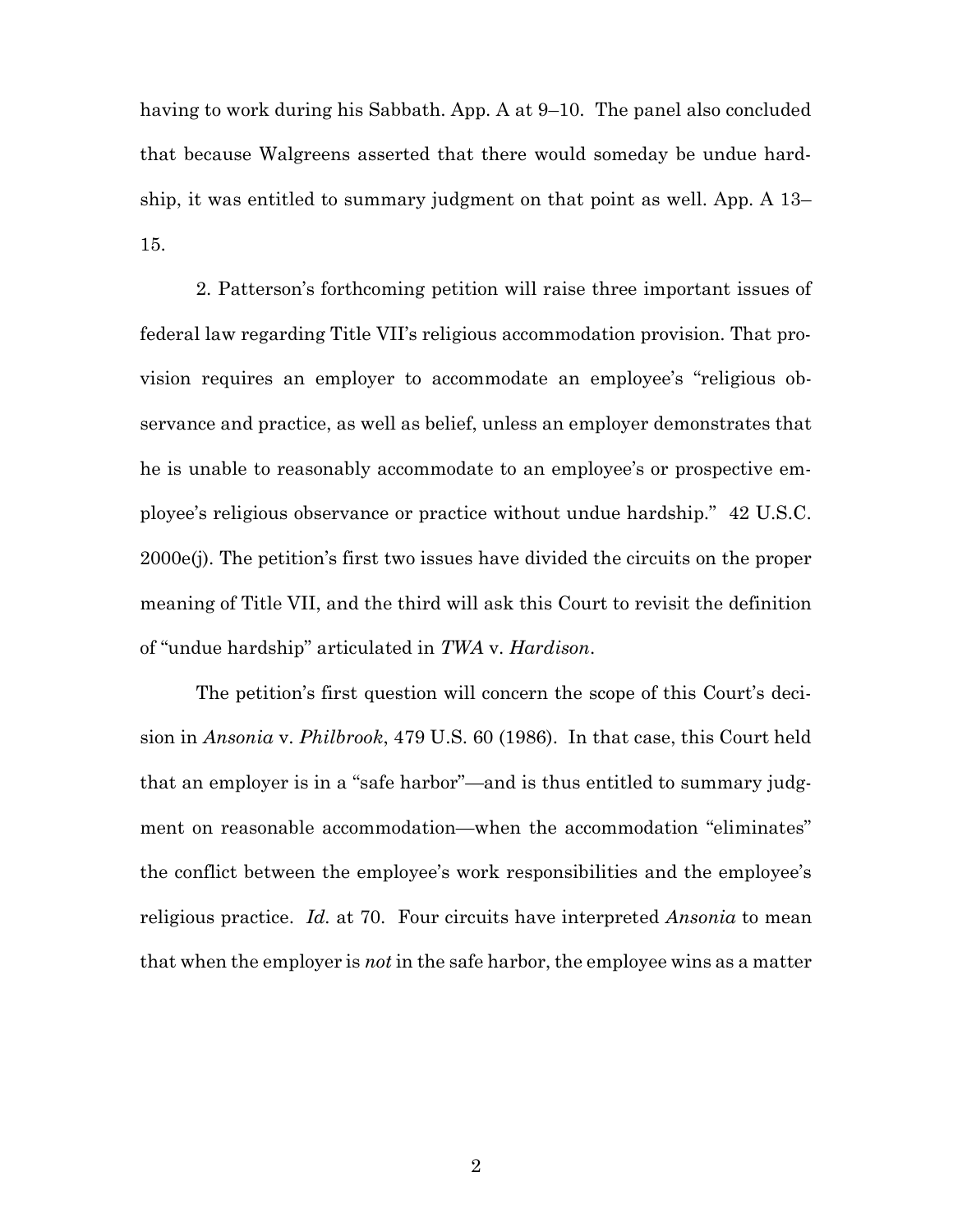of law.2 Two other circuits have held that, when the accommodation is outside the safe harbor, the reasonableness of the accommodation is a question of fact for the jury.3 But the Eleventh Circuit below, joining the First and Fourth Circuits, have extended Ansonia's safe harbor to circumstances where the accommodation concededly did not eliminate the conflict.<sup>4</sup>

This question has divided nine circuits, making it ripe for consideration by this Court.

Second, Patterson's forthcoming petition will ask this Court to resolve a split regarding whether an employer can rely on speculation to demonstrate undue hardship. Four Circuits have all held that an employer may not rely on speculation in making its showing.<sup>5</sup> But the Eleventh and Fifth Circuits—as well as dicta from the Third Circuit—have all indicated that an employer  $may$ 

-

 $^{2}$  Baker v. Home Depot, 445 F.3d 541, 547–548 (2d Cir. 2006); EEOC v. Ilona of Hung., Inc., 108 F.3d 1569, 1576 (7th Cir. 1997); Opuku-Boateng v. California, 95 F.3d 1461, 1467 (9th Cir. 1996); Cooper v. Oak Rubber Co., 15 F.3d 1375, 1378 (6th Cir. 1994).

<sup>3</sup> Tabura v. Kellogg, 880 F.3d 544, 553 (10th Cir. 2018); Sturgill v. UPS, 512 F.3d 1024, 1033 (8th Cir. 2008);

<sup>&</sup>lt;sup>4</sup> E.g. App. A at 11 (upholding proposed accommodation as reasonable as a matter of law despite admitting that the accommodation that may not have eliminated the conflict); Sánchez-Rodríguez v.  $AT&T$  Mobility, 673 F.3d 1, 12 (1st Cir. 2012); *EEOC* v. *Firestone Fibers & Textiles*, 515 F.3d 307, 313 (4th) Cir. 2008).

<sup>5</sup> Toledo v. Nobel-Sysco, Inc., 892 F.2d 1481, 1492 (10th Cir. 1989); Tooley v. Martin-Marietta Corp., 648 F.2d 1239, 1243 (9th Cir. 1981); Benton v. Carded Graphics, No. 93-1675, 1994 U.S. App. LEXIS 14196 (4th Cir. June 9, 1994) (unpublished).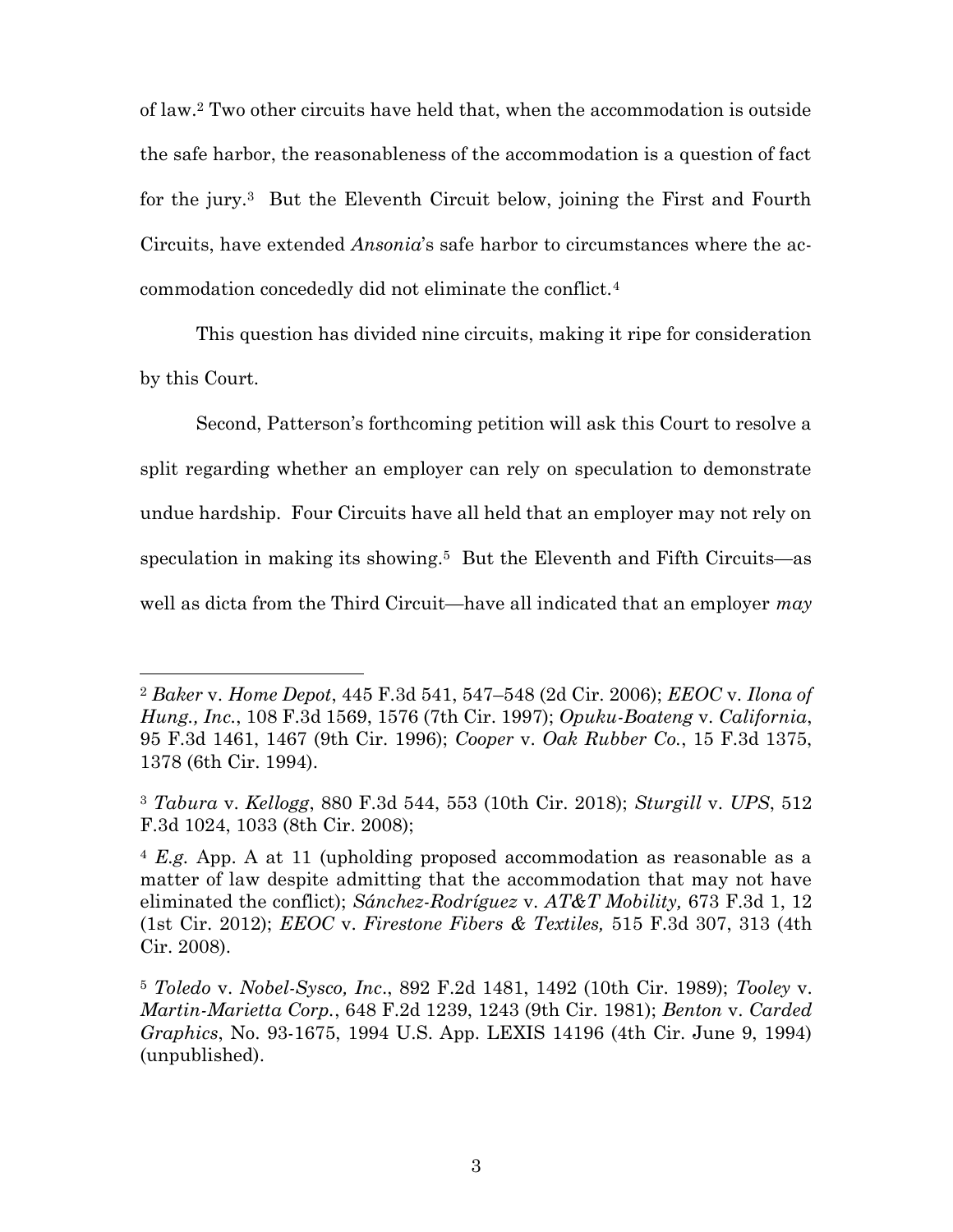rely on speculation to demonstrate undue hardship.<sup>6</sup> Here again, six circuits have squarely addressed this issue—seven counting the Third's dicta—illustrating the need for this Court's review.

Finally, the decision will invite the Court to reconsider its holding in TWA v. Hardison, 432 U.S. 63 (1977), that an "undue hardship" means simply a "more than de minimis cost," Id. at 84. That holding is plainly counter to Title VII's text, as numerous judges and commentators have explained.7 Given the increasing religious diversity in America—and the accompanying increase in requests for religious accommodations—Hardison's effect on employees of faith grows more damaging each year, and richly merits this Court's reconsideration.

 3. To adequately present these issues for the Court's consideration, undersigned counsel needs an additional thirty days. Counsel's other obligations include:

 $\overline{a}$ 

 $6$  Slip op. at 14; Weber v. Roadway Express, Inc., 199 F.3d 270, 274 (5th Cir. 2000); Ward v. Allegheny Ludlum Steel Corp., 560 F.2d 579, 583 n.22 (3d Cir. 1977).

<sup>7</sup> See Hardison, 432 U.S. at 92 n. 6 (Marshall, J., dissenting) ("As a matter of law, I seriously question whether simple English usage permits 'undue hardship' to be interpreted to mean 'more than *de minimis* cost[.]""); Nakashima v. Bd. of Educ., 131 P.3d 749, 758 (Ore. App. 2006); Anderson v. General Dynamics Convair etc., 589 F.2d 397, 402 (9th Cir 1978) ("Undue hardship means something greater than hardship.") (emphasis added); Keith S. Blair, Better Disabled than Devout? Why Title VII Has Failed to Provide Adequate Accommodations Against Workplace Religious Discrimination, 63 Ark. L. Rev. 515, 537 (2010) (Noting Hardison "has proved to be a way for employers to avoid making more than token accommodations for employees who have conflicts between their faith and their work obligations.")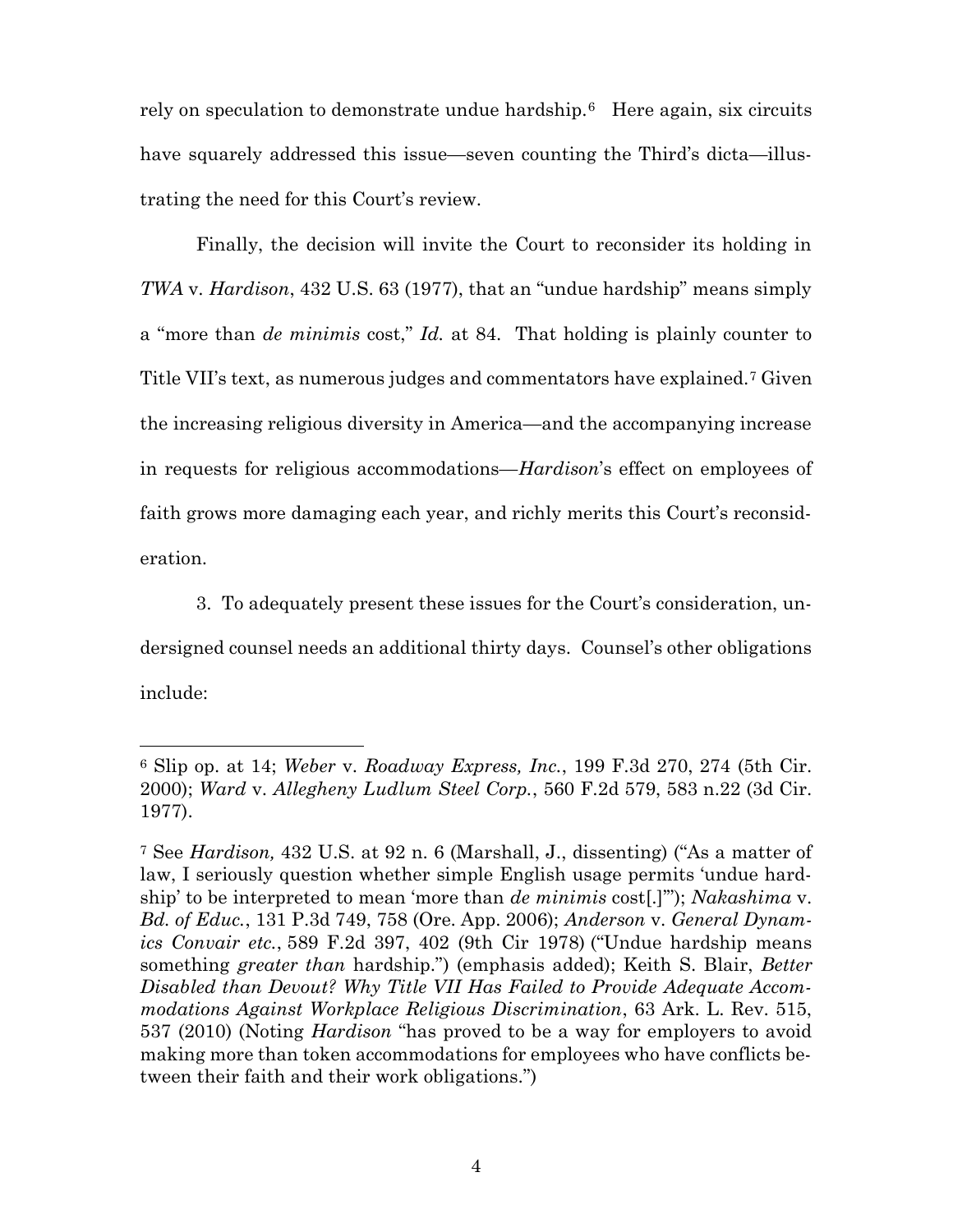- For the past six weeks, Counsel of Record has been consumed with representing the six Catholic Dioceses of Puerto Rico, which are at present subject to a multi-million dollar seizure order to fulfil the obligations of three Catholic schools. See Acevedo Feliciano v. Iglesia Católica Apostólica y Romana, 2018 TSPR 106 (P.R. 2018). Counsel has spent a great deal of time over the past few weeks in litigation regarding this seizure order, which contradicts settled First Amendment and due process precedents, and additional lines of statutory and constitutional authority. Counsel anticipates preparing filings throughout the month of July in this matter.
- Counsel of Record has recently spent a good deal of time representing the Utah Republican Party, preparing to file a petition for certiorari in a Tenth Circuit case, Utah Republican Party v. Cox, No. 16-4091 (10th Cir.). That case involves important questions concerning efforts by a state governments to influence the positions and views of a political party. En banc review was denied on June 8, 2018, and counsel has been required to devote significant time to laying the groundwork for a petition in that case.
- Counsel of Record is also counsel of record for the petitioner in Spencer v. Abbott, No. 17-1397. The petitioner there is seeking this Court's review of important questions concerning the Eighth Amendment, and whether the Court should reconsider the doctrine of qualified immunity. A response brief is due in that case on July 25. Once he receives the response brief, counsel will need to quickly prepare a reply brief in that case.
- Finally, Counsel of Record and co-counsel have long-planned vacations for much of July.

Because of these and other obligations, counsel needs an additional thirty

days to adequately prepare the petition. This extension—from July 25 to Au-

gust 24—will ensure that the important questions the petition will present are

adequately explained and supported.